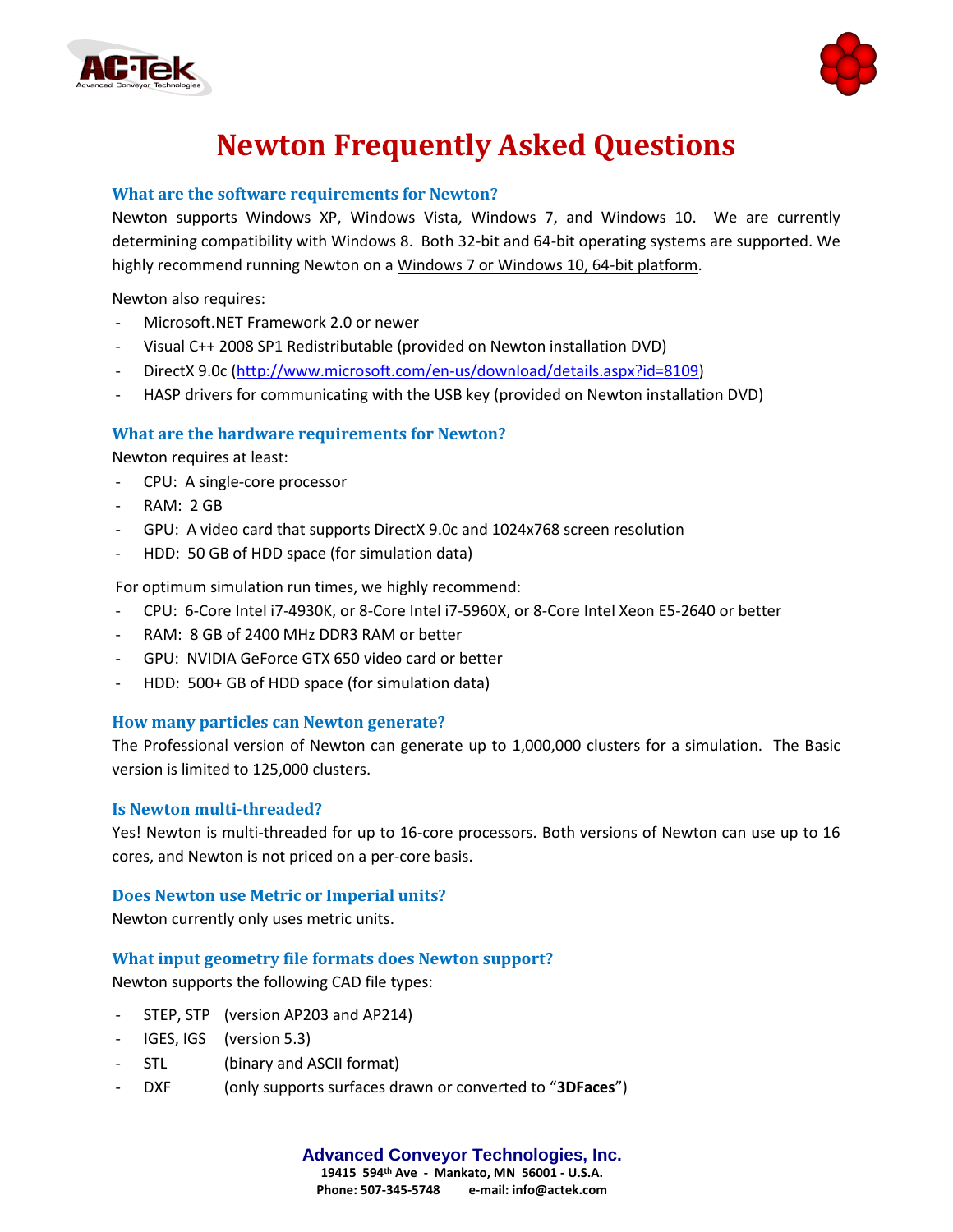



## **Should I purchase Newton Basic or Newton Professional?**

Newton Professional is recommended for most clients. The Professional version can generate more particles than the Basic version (1,000,000 clusters vs. 125,000 clusters). Additionally, the Professional version can auto-generate more complex geometry (multiple apron feeders, bucket elevators, etc.) and movement profiles and can record surface and particle wear. The Professional version also allows the USB license to be shared over a computer network, whereas with the Basic version the USB key must be plugged into the computer that will be running Newton.

However, the Basic version still provides excellent visualization of material flow through standard "oneinlet one-exit" transfer chutes, or other transfer points that do not utilize complex geometries. The Basic version can also utilize the same full multi-core processing as Newton Professional, so it will run just as fast. For a full list of the differences between Newton Basic and Newton Professional, please see [the](http://www.demsoftware.net/software/pricing)  [pricing section of our website.](http://www.demsoftware.net/software/pricing)

#### **How many Solver Licenses and UI Licenses are included?**

Newton Basic includes one Solver license and one UI license. This means that Newton Basic can only be installed and operated on a single computer, and only one simulation can be running at a time. However, that same workstation could be performing pre- and post-processing on any number of other Newton files by opening more instances of Newton.

Newton Professional includes one Solver license and three UI licenses. This means that Newton can be running on up to three computers simultaneously. However, between all computers running Newton, only one simulation can be running at a time. The other workstations could be performing pre- and post-processing with Newton files.

## **Can the software operate over a network, or is it only for a standalone computer?**

Newton Basic is a standalone license, so it can only be installed and run on a single computer using a USB dongle. Newton Professional also uses a USB dongle, and this dongle can be accessed by other computers on the same network through a TCP/IP connection.

## **What is the ratio of fine vs. coarse particles that can be used in simulations?**

Particles are created by grouping individual spheres together into "clusters." Newton allows clusters to contain up to 2,000 spheres; we recommend limiting the max number of spheres in each cluster to approximately 300. The individual spheres in each cluster can have different radii as well.

This means that there are two ratios to discuss. Both ratios are measured within a single simulation. For example, in Newton Professional, a simulation can have up to 5 different generation locations using 5 different particle sets, so the ratios are determined by comparing all the different clusters in all the different particle sets.

- 1. The ratio of largest sphere in any cluster to the smallest sphere in any cluster:
	- a. This ratio must be kept below 3.0 to achieve reasonable simulation times.
	- b. It is recommended that this ratio is below 1.5 to achieve the fastest simulation times.
- 2. The ratio of the largest cluster to the smallest cluster:
	- a. There is no restriction for cluster size; the sphere size ratio above should be small.